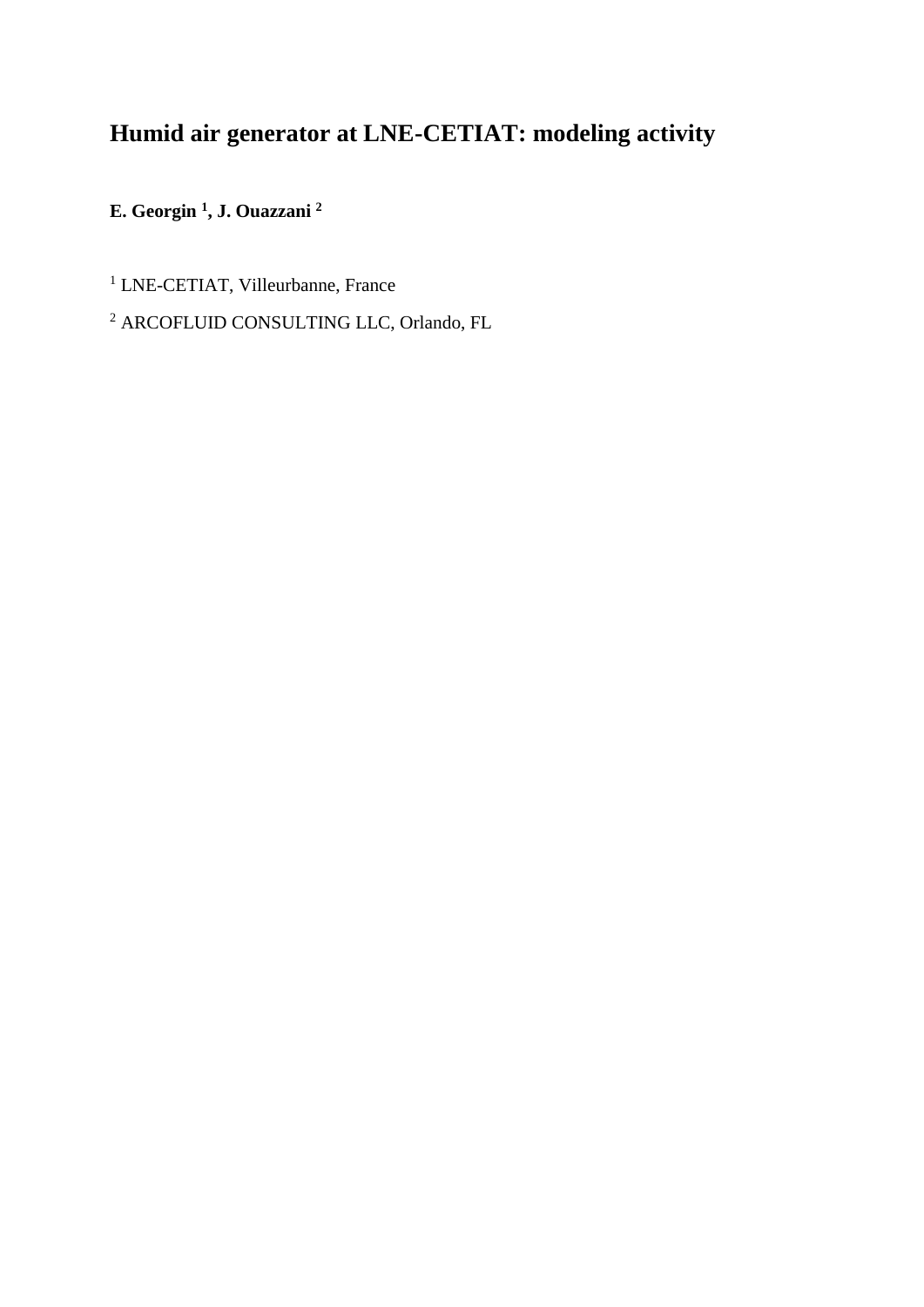#### **Abstract**

The humid air generator developed at LNE-CETIAT has been designed in 2001 and underwent different upgrade in order to reduce uncertainties. This paper reports the development at the LNE-CETIAT of a software tool for modelling evaporation-condensation phenomena and other heat and mass transport associated with the humid air generator. The tool, based around a commercial computational fluid dynamics package, will be used to increase the efficiency of the LNE-CETIAT primary humidity generator and design new generator as well. The numerical simulations have been done with the general finite volume code PHOENICS with customization in order to tackle the evaporation/condensation process.

Basically, the first step of this numerical work has been to solve the coupled conservation equations for mass, momentum and energy applied to a cylindrical geometry. In addition as the humid air may be considered like a binary mixture between dry air and water vapor, a specie equation is also solved in order to describe the advection-diffusion of water vapor. At last, as the main purpose deals with humidity, fundamental scalar equations of humidity are also computed. The system studied is a water pool inside a cylinder, the main part of heat and mass exchange appear at the interface level between air and water. Thus an original work has been done about the boundary conditions at the interface to account for the evaporation and/or condensation occurring at this interface in terms of mass and energy sinks and/or sources.

**Keywords:** Evaporation, Humid air generator, Heat and mass transfer, Numerical simulation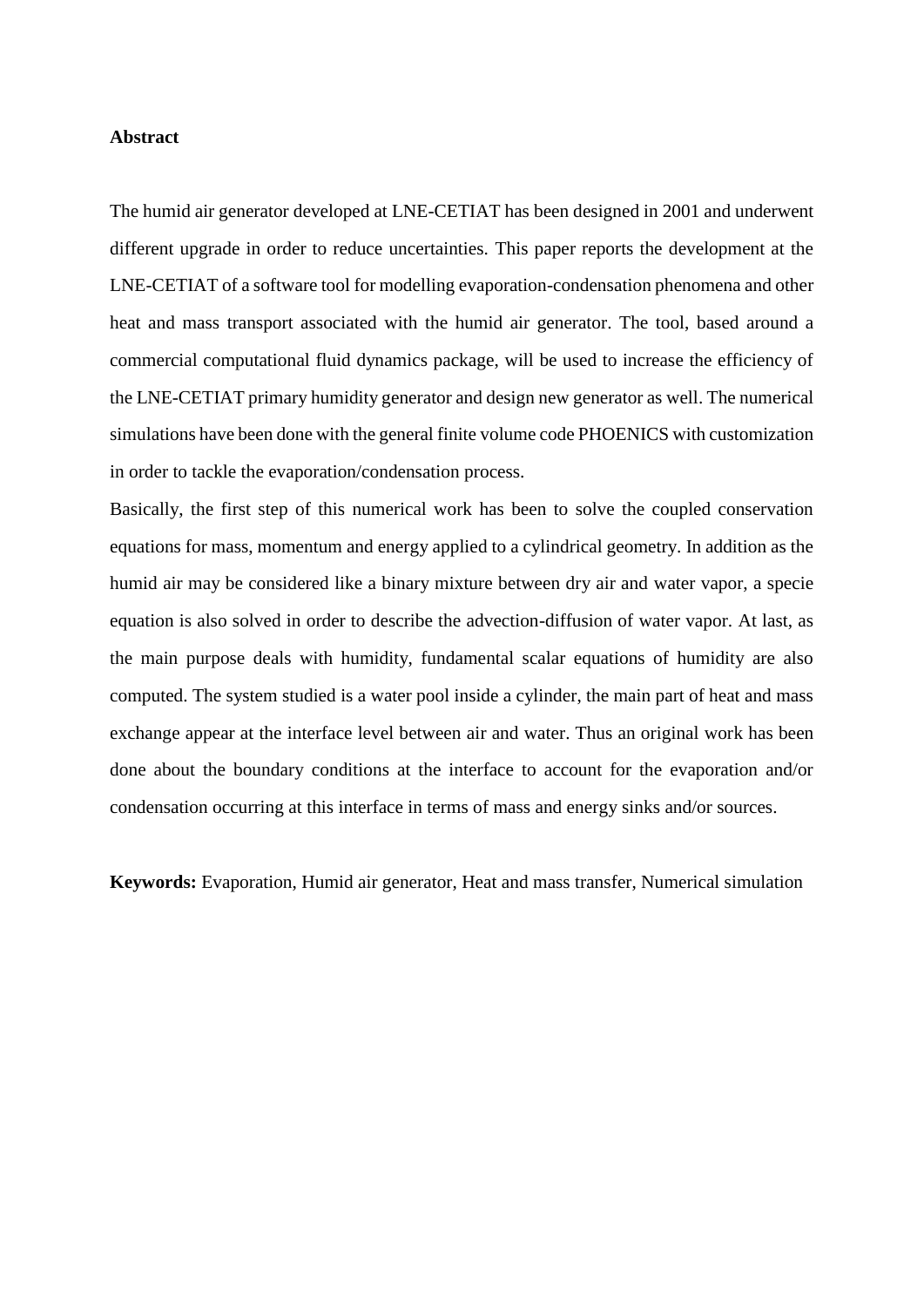#### **1. Introduction**

In order to understand the physics of condensation/evaporation processes in humid air generators, a numerical work has been undertaken. This work deals explicitly with understanding the mechanisms of heat and mass transfer between an air volume and a sheet of water in a cylindrical vessel as shown in Fig. 1a. For the purpose of our study, it is not necessary to consider the full water volume but only the water surface as shown in Fig. 1b. This interface is taken to be non deformable in this study. Let us say that this assumption is well justified in view of the low amplitude velocities generated at this particular interface. The mass transfer due to evaporation/condensation is considered occurring only through the water / air  $(w/a)$ interface and neglected at the rigid walls. Whereas for the thermal transfer, all boundaries are considered.. Both mass and heat transfer are expressed with *ad hoc* boundary conditions expressed in the next paragraph. The equilibrium in this system is the result of a complex interplay between mass and heat transfer. Mass transfer is essentially governed by water vapor partial pressure gradient which is the leading boundary condition in the water vapor molecules motion described by a specific specie equation. The interfacial heat transfer and the resulting latent heat exchange are directly linked with the water to vapor interfacial phase change. The interfacial water vapor partial pressure is established by the system temperature. The presence of a partial pressure gradient in the vicinity of the interface and of the air bulk leads to evaporation if  $p_{H_2O,\text{interface}} > p_{H_2O,\text{air}}$  (condensation will occur in case of the inverse inequality).

These phenomena (evaporation and condensation processes) are simultaneously present, evaporation may be considered as the driving force and condensation considered as a consequence [1].

The first part of this work has been oriented towards the validation of a case dealing with a pure diffusion model. The case consists of a closed vessel without thermal or forced convections, and where a thermal step is imposed at the boundary. The transition and the equilibrium state, reached by the system, are studied and compared to humid air table [12].

For the second part of this work an eccentric circular airflow inlet and a similar outlet have been opened at the top of the cylinder as shown in Fig. 1b. In this second case the vessel being open, mass and heat transfer could also occur through these opening. A thorough parametric study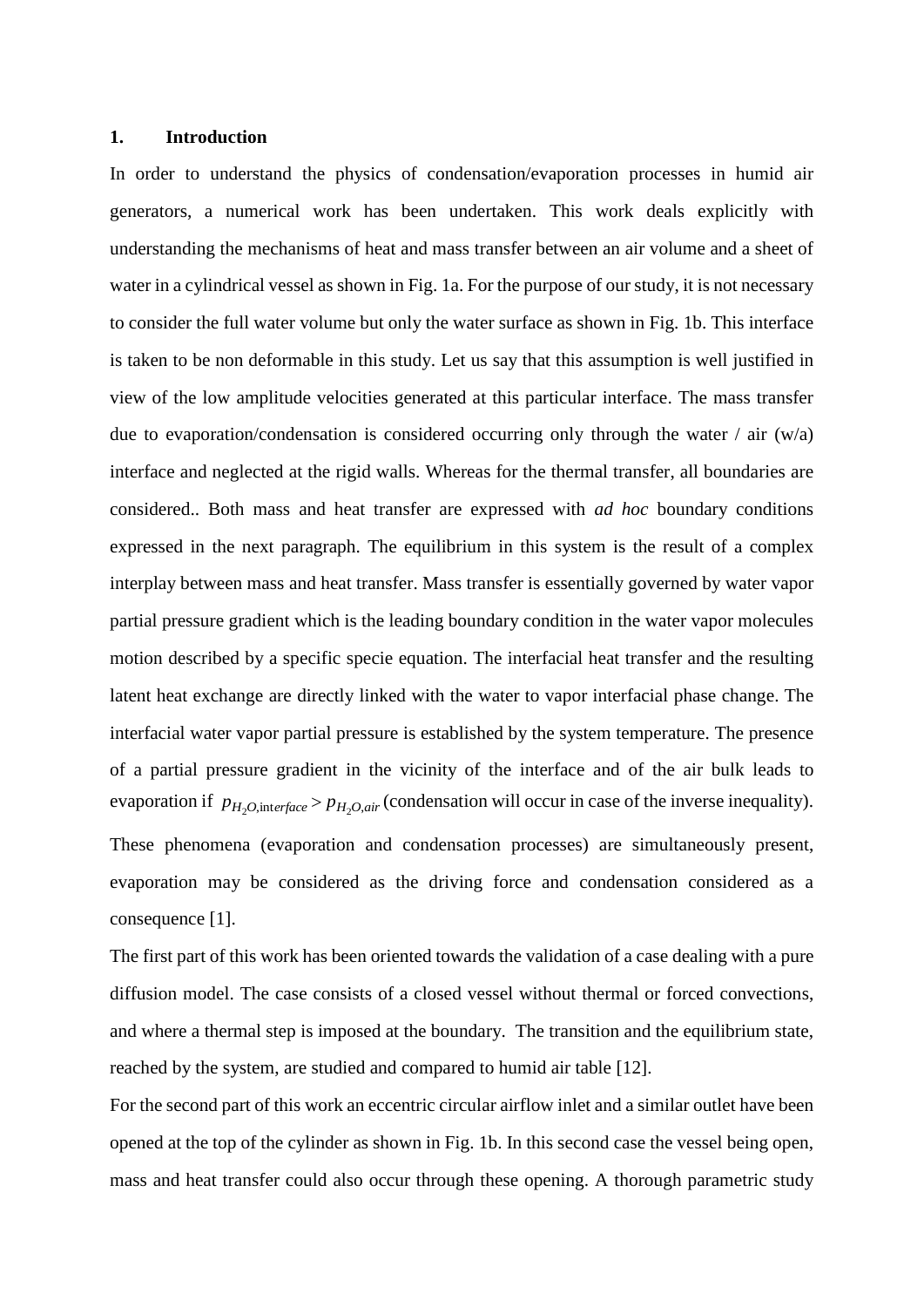has been done by varying temperature difference, inlet mass flow rate and humid air concentration.

## **2. About the model**

This work established the basis of the equations which will be used, in further works, in comparison with some experiences.

The geometry considered is presented in Fig. 2 and we may define the following characteristics for the problem under consideration:

- Internal domain:  $\Omega = [0; R] \times [0; 2\pi] \times [0; Z]$  with  $R = 0.035$ m and  $Z = 0.07$ m
- **-** Boundary domain:  $\Gamma = \Gamma_{top} \cup \Gamma_{wall} \cup \Gamma_{in.terface}$
- Surface normal: *n*

$$
\text{Space variables: } \mathbf{X} = \begin{pmatrix} r \\ \theta \\ z \end{pmatrix} \text{ with } \theta \in [0; 2\pi] \text{ in cylindrical coordinates} \\ z \in [0; Z] \end{pmatrix}
$$

- Initial conditions:

$$
\vec{V}(X, t = 0) = 0
$$
 velocity (m s<sup>-1</sup>)  
\n
$$
T(X,t = 0) = T_{ini}
$$
 temperature (°C)  
\n
$$
p(X,t = 0) = p_{ini}
$$
 pressure (Pa)  
\n
$$
\rho(X,t = 0) = \rho_{ini}
$$
 density (kg m<sup>-3</sup>)  
\n
$$
q(X,t = 0) = q_{ini}(T_{ini})
$$
 mass fraction defines as  $q = \frac{m_{vapor}}{m_{air} + m_{vapor}}$   
\nwith  $m_{vapor}$  the mass of vapor and  $m_{air}$  the mass of air

Boundary conditions will be explained before each studied cases.

# **2.1. Mathematical model**

The local forms of the conservation equations solved are the following:

## **Continuity equation:**

$$
\frac{\partial \rho}{\partial t} + \nabla \left( \rho \mathbf{V} \right) = \mathbf{m} \tag{1}
$$

Where  $\overrightarrow{n}$ *m* have the dimensions of (kg m<sup>-3</sup> s<sup>-1</sup>) and corresponds to the net rate of mass entering in phase i (*e.g.* air) from phase j (*e.g.* liquid water); it may be considered as a sink or source due to phase change.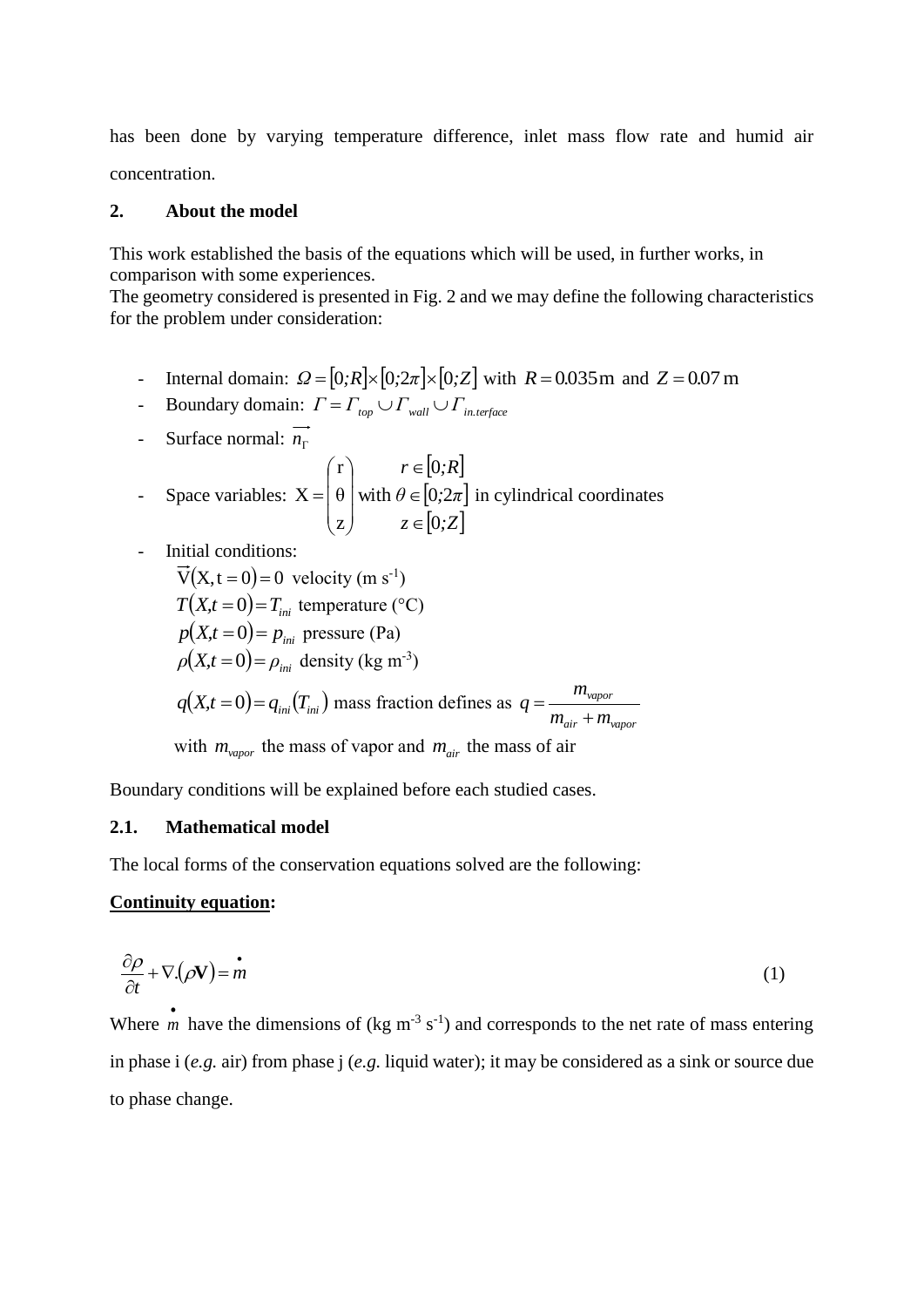### **Momentum equations:**

$$
\rho \frac{\partial \mathbf{V}}{\partial t} + [\rho \mathbf{V} \nabla \cdot \mathbf{V}] = -\nabla p - [\nabla \cdot \underline{\underline{\mathbf{r}}} + \overrightarrow{f}_{ext} \tag{2}
$$

Where  $\overrightarrow{f}_{ext}$  represents external forces such as gravity and  $(\mu(\nabla \mathbf{V} + \nabla \mathbf{V}^T)) - \frac{2}{3}\nabla(\mu(\nabla \mathbf{V}))$ 3  $\tau = -(\mu(\nabla \mathbf{V} + \nabla \mathbf{V}^T)) - \frac{2}{3}\nabla(\mu(\nabla \cdot \mathbf{V}))$  the viscous stress tensor

# **Energy equation:**

$$
\rho c_p \frac{\partial T}{\partial t} + \left[ \rho \mathbf{V} c_p \nabla T \right] = \nabla (\lambda \nabla T) + \frac{dP}{dt} + S_{\text{latent heat}} \tag{3}
$$

where  $\lambda$  is the thermal conductivity.

Viscous dissipation can be neglected from equation (3) under the assumption of the low Mach number of the flow considered in this work.

# **Specie equation:**

$$
\rho \frac{\partial q}{\partial t} + [\rho \mathbf{V} \nabla q] = \nabla (\rho D_M \nabla T) \tag{4}
$$

where  $D_M$  is the Fickian diffusion coefficient, and q is the mass fraction.

# **2.2. Scalar quantities related to humid air**

We list in this paragraph all the laws and values we have used for humid air.

The density of humid air,  $\rho_{h.a.}$  (kg m<sup>-3</sup>), is derived from the assumption that the gas mixture

behaves as perfect gas, as expressed in [3]:

$$
\rho_{h.a.} = \frac{M_a}{R \cdot T} \left( p_{\text{tot}} - e^{\cdot} + \delta \cdot e^{\cdot} \right) \tag{5}
$$

Where the molar mass, from [4], are

$$
M_a = 28.96455 \times 10^{-3} \text{ kg mol}^{-1}
$$
  

$$
M_v = 18.01528 \times 10^{-3} \text{ kg mol}^{-1}
$$
  

$$
\delta = \frac{M_v}{M_a}
$$

 $e'$  is the water vapor partial pressure,  $p_{tot}$  is the total pressure,  $R$  is the perfect gas constant and  $T$  is the temperature,  $\delta$  is molar mass ratio between vapor and air. The Fickian diffusion coefficient  $D_M$   $(m^2 s^{-1})$  of water vapor in air [2] is:  $D_M = (11.76 \times 10^{-6} \cdot T^{1.75}) \times 10^{-4}$ (6)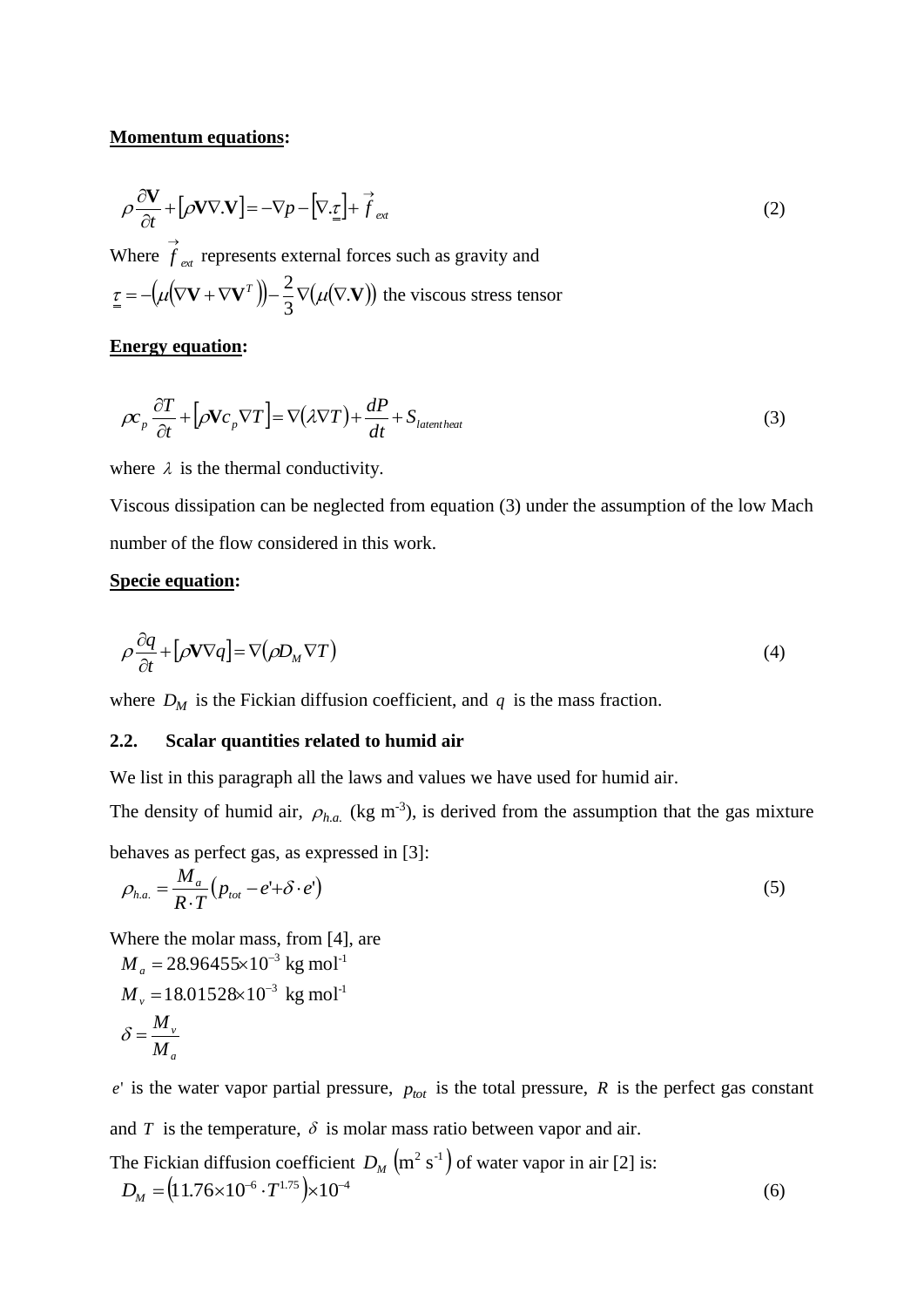The thermal conductivity of humid air  $\lambda_{h.a.}$   $(W m^{-1} K^{-1})$ [6] is:

$$
\lambda_{h.a.} = 0.02397 + 7.590 \times 10^{-5} \cdot t \tag{7}
$$

The dynamic viscosity of humid air  $\mu_{h.a.}$  (Pas) is:

$$
\mu_{h.a.} = (17.19 + 0.0429 \cdot t) \times 10^{-6} \tag{8}
$$

The calorific capacity

- Dry air,  $c_{p,d,a}$   $(\text{J kg}^{-1} \text{ K}^{-1})$ , in the temperature range -93.15°C  $\le t \le +176.85$ °C and  $p_{<sub>tot</sub>} \approx 10^5$  Pa, from [8], is:  $\overline{\phantom{a}}$  $\overline{\phantom{a}}$  $\overline{\phantom{a}}$  $\bigg)$  $\setminus$  $\overline{\phantom{a}}$  $\mathbf{r}$  $\mathbf{I}$  $\setminus$ ſ  $-6.10368 \times 10^{-12} \cdot t^4 + 3.68759 \times 10^{-14}$  $+3.088866 \times 10^{-7} \cdot t^2 - 1.33558 \times 10^{-9}$  $+3.5655\times10^{-6}$  ·  $= 1000 \cdot 4.1855$  $-12$   $t^4$   $269750 \cdot 10^{-7}$  $-7$   $t^2$  1 22550.10 F  $12 \t4 \t12 \t69750 \t10^{-14} \t1^5$  $7 + 2 + 122558 \times 10^{-9}$ 6  $,d.a.$  $6.10368 \times 10^{-12} \cdot t^4 + 3.68759 \times 10^{-12}$  $3.088866 \times 10^{-7} \cdot t^2 - 1.33558 \times 10$ 0.240153004 3.5655×10 1000 4.1855  $t^4$  + 3.68759×10<sup>-14</sup> · t  $t^2 - 1.33558 \times 10^{-9} \cdot t$ *t*  $c_{p,d,a} = 1000 \cdot 4.1855 \cdot \left| +3.088866 \times 10^{-7} \cdot t^2 -1.33558 \times 10^{-9} \cdot t^3 \right|$  (9)

Water vapor,  $c_{p,H2O\, vap}}$   $(\text{J kg}^{-1} \text{ K}^{-1})$ , in the temperature range  $-15^{\circ}C \le t \le +100^{\circ}C$  [8]

is

$$
c_{p,H2O\text{ vap}} = 1000 \cdot \begin{pmatrix} 1.888235 + 5.833111 \times 10^{-4} \cdot t + 1.764098 \times 10^{-5} \cdot t^2 \\ -1.680476 \times 10^{-7} \cdot t^3 + 1.22539 \times 10^{-9} \cdot t^4 \end{pmatrix}
$$
(10)

The mixing law of dry air and vapor pressure, 
$$
c_{p,a,h}
$$
  $(J \text{ kg}^{-1} \text{ K}^{-1})$  [6] is:  

$$
c_{p,a,h} = c_{p,d,a} + q \cdot (c_{p,H2O \text{ vap}} - c_{p,d,a})
$$
(11)

The latent heat  $l_{v} \left( J K^{-1} \right)$  [10] is:  $l_v = 2500002 - 2.273 \cdot t - 1.641 \cdot t^2 + 5.055 \times 10^{-6} \cdot t^3 - 4.94 \times 10^{-8} \cdot t^4$ (12)

# **2.3. Features**

In this work we make the assumption that the temperature in liquid volume of water is completely homogeneous and does not have temperature gradient in its bulk. This hypothesis is justified due to the low rate of evaporation in this kind of set up.

In each case, the grid spacing has been chosen in order to refine the mesh in the area where the strongest gradients of mass and/or temperature may occur, *i.e.* near the wall and near the interface. The CFD software, PHOENICS, has been used recently in similar topics [11] about the condensation of the water vapor present in the atmosphere.

# **3. Cases studies**

### 3.1. Closed system

In this case the system starts initially at equilibrium (humid air being fully saturated), and then it underwent a thermal disturbance until the system reaches a second fully saturated state. The thermal disturbance is applied on the top and lateral walls of the domain such as: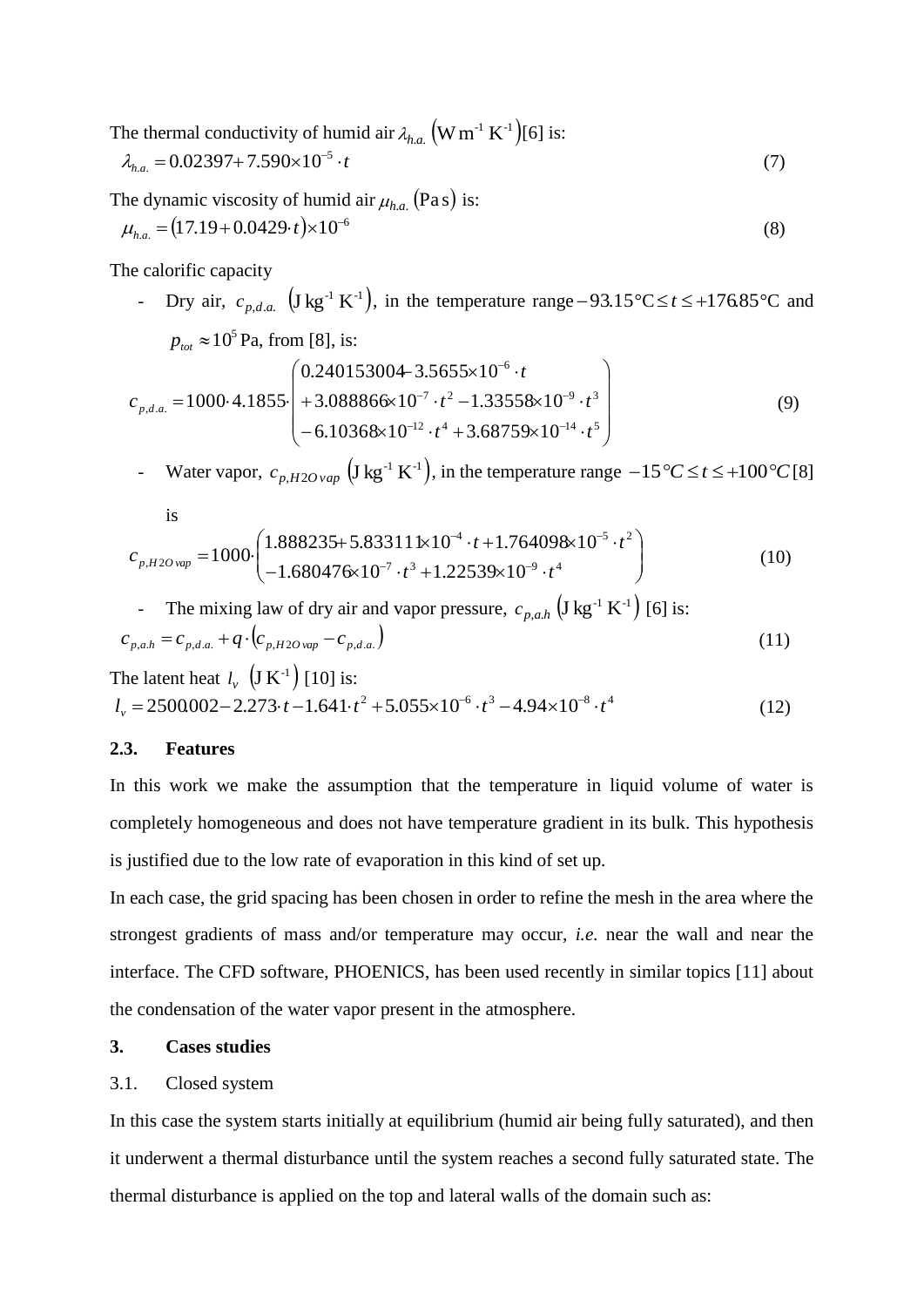$$
\begin{cases}\nT(\Gamma_{top} \cup \Gamma_{wall}, t < 5 \text{ s}) = T_{ini} \\
T(\Gamma_{top} \cup \Gamma_{wall}, 5 \text{ s} \le t \le 50 \text{ s}) = T_{ini} + A \cdot t \\
T(\Gamma_{top} \cup \Gamma_{wall}, t > 50 \text{ s}) = T_{final}\n\end{cases}
$$

In the above boundary conditions, the coefficient A represents the amplitude of the slope of the heating ramp and t the time in s.

This disturbance has been chosen in order to represent the temperature change which may be applied by a thermostatic bath. The details of the geometry studied are those presented in Fig. 2 with the inlet and outlet fully replaced by walls. That is to say that the system is fully closed and exchange only thermal energy through  $\Gamma_{top}$ ,  $\Gamma_{wall}$  and  $\Gamma_{interface}$  and mass through  $\Gamma_{interface}$ .

The other boundary conditions may be written such as:

$$
\begin{cases}\n\vec{V}\left(X \in \Gamma_{top} \cup \Gamma_{wall} \cup \Gamma_{interface}, t\right) = 0 \\
-\rho \frac{D_M}{1 - q} \frac{\partial q}{\partial n}\Big|_{\Gamma_{interface}t} = m \\
S_{latent\, heat}\Big|_{\Gamma_{interface}t} = m l_v \, dt\n\end{cases}
$$

where *m* is the mass evaporated or condensed in the system.

The interface is located at  $z = 0$  and the top of the vessel at  $z = 0.07$  m.

Initial conditions are summarized in the table 1 and the results for this closed case are presented in Fig. 3 and 4. These graphics show the profile along the cylinder axis, *i.e.* z coordinate, of the temperature  $T$  and the mass fraction  $q$ . In both cases as expected the temperature increase faster in the vicinity of the wall where the temperature is imposed. The temperature diffuses and is convected in the internal domain  $\Omega$  where it reaches the opposite face: .i.e. the liquid-humid air interface. Due to evaporation, an exchange of latent heat occurs at the interface, where the heat flux is modified accordingly leading to the slope seen in the temperature profile of figs 3 & 4. The mass fraction starts to increase in the vicinity of the interface directly related to the evaporation process due to the temperature increase at the interface through the source term of water vapor. The water vapor, similarly to the temperature field, diffuses and is convected in the whole domain until equilibrium is reached. In other words, the air temperature near the interface increases, net evaporation occurs which is reflected in a vapor mole fraction gradient developing from the interface and relaxing as equilibrium is reached at the new temperature.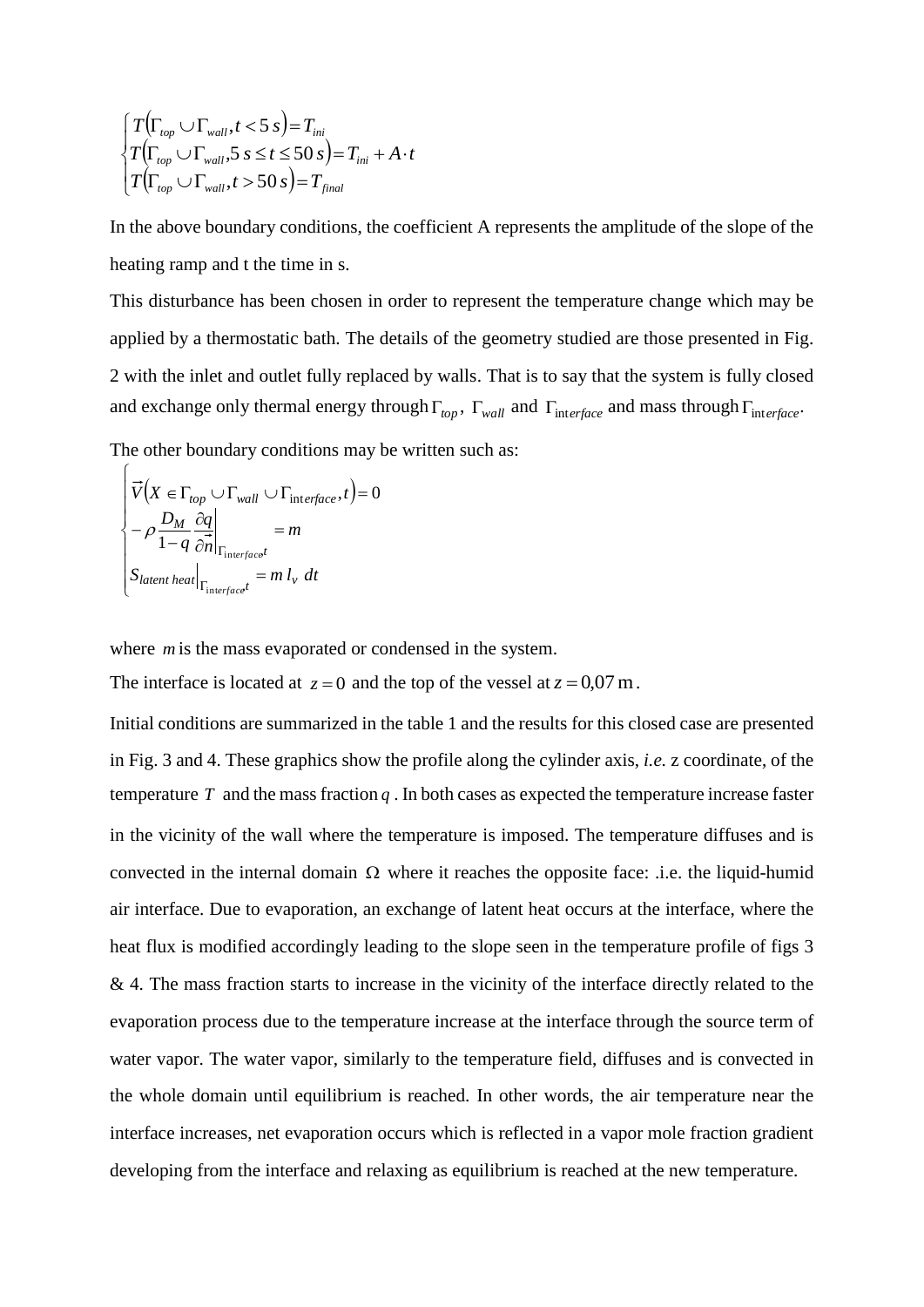#### **3.2. Open system**

The geometry of this case is exactly the same as the closed case above, except that now the system may exchange heat and mass with the outside through the openings in the top of the domain (see Fig. 2).

## *3.2.1. Thermal and concentration disturbance*

In this case the system starts initially at equilibrium, the humid air is fully saturated, and the flow entering is set to different values, in terms of a temperature and mass fraction, than the internal domain. A thermal disturbance is then applied to the wall system. The system is solved under the assumption of steady state. Thus, the conditions are:

For initials values of dependent and independent variables:

$$
\overrightarrow{V}(X \in \Gamma \cup \Omega) = 0
$$
\n
$$
T(X \in \Gamma \cup \Omega, t = 0) = T_0
$$
\n
$$
q_0(X \in \Gamma \cup \Omega) = q(T_0)
$$
\n
$$
\rho_0(X \in \Gamma \cup \Omega) = \rho(T_0, q_0)
$$

For the inlet:

 $Q_{m,inlet}(\Gamma_{inlet}) = Q_m$  $T(\Gamma_{\text{inlet}}, t) = T_{\text{inlet}}$  $q_{\text{inlet}}(X \in \Gamma_{\text{inlet}}) = q(T_{\text{inlet}})$  $\rho_{inlet}(X \in \Gamma_{inlet}) = \rho(T_{inlet}, q_{inlet})$ 

As expressed in the equations just above, the wall and the domain are set to a constant temperature and to a fixed mass fraction. The inlet conditions in terms of flow, temperature and mass fraction are time independent. The case presented here has an inlet flow rate set to 5  $Q_{m, inlet} = 1.67 \times 10^{-7}$ kg  $s^{-1}$ ,  $T_{\text{inlet}} = 10 \, \text{°C}, q(10 \, \text{°C}) = 7.61 \times 10^{-3}$   $T_0 = 20 \, \text{°C},$  $q_0(20\degree C) = 1.46 \times 10^{-2}$ .

Fig. 5 shows the results obtained in such configuration and presented on a slice located in a plane "r-z". Fig. 5a shows the velocity profile where we can observe that the forced flow through the inlet is convected normal to the interface. The temperature profile seen in Fig. 5b, exhibit the same shape than the velocity contours in the vicinity of the inlet showing that forced convection dominates natural convection. Note also that the entering mass fraction, in Fig. 5c, is lower than the internal one. In Fig 5c, if one follows a control volume from inlet to outlet, we can notice that there is an increase in volume fraction of the vapor, thanks to the inter-diffusion from richer regions to poorer ones.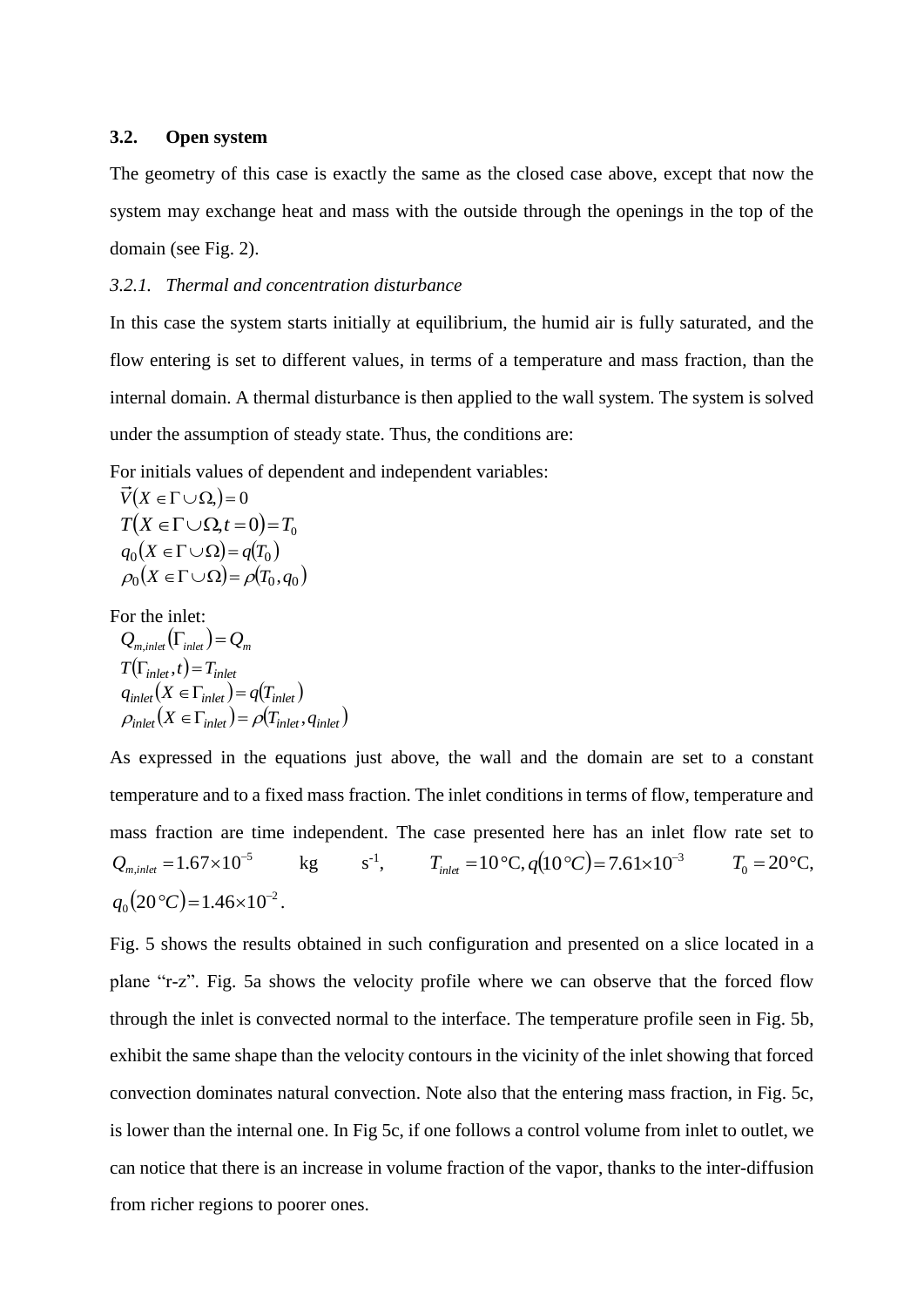In table 2 are reported the synthesis results for different temperature levels in terms of flow rate, mass fraction and efficiency. For efficiency, as mentioned in [5] and [9], we propose to define it based on the mass fraction:

$$
\eta = \frac{q_{\text{outlet}} - q_{\text{inlet}}}{q_{\text{th}} - q_{\text{inlet}}} \tag{13}
$$

where  $q_{th}$  is the mass fraction we are supposed to get at interface at steady state. The efficiency function defines whether or not the outlet air is fully saturated with vapor at the interface final equilibrium temperature. When having a constant inflow, in the evaporation configuration, the efficiency is a decreasing function of temperature.

# *3.2.2. Concentration disturbance*

For the same open system as above, we consider now that the temperature at wall and inlet is the same initially as the one in the internal domain, and that the inlet mass fraction is still lower than its bulk value.

$$
\overrightarrow{V}(X \in \Gamma \cup \Omega) = 0
$$
\n
$$
T(X \in \Gamma \cup \Omega, t = 0) = T_0
$$
\n
$$
q_0(X \in \Gamma \cup \Omega) = q(T_0)
$$
\n
$$
\rho_0(X \in \Gamma \cup \Omega) = \rho(T_0, q_0)
$$

Conditions at the inlet are:  $Q_{m,inlet}(\Gamma_{inlet}) = Q_m$  $T(\Gamma_{\text{inlet}}, t) = T_0$  $q_{\text{inlet}}(X \in \Gamma_{\text{inlet}}) = q_{\text{inlet}}$  $\rho_{\text{inlet}}(X \in \Gamma_{\text{inlet}}) = \rho(T_0, q_{\text{inlet}})$ 

The case presented here has an inlet flow rate set to  $Q_{m,inlet} = 1.67 \times 10^{-5}$  $Q_{m, inlet} = 1.67 \times 10^{-5}$  kg s<sup>-1</sup>,  $T_0 = 10$  °C,  $q_{\text{inlet}} = 5.40 \times 10^{-3}$ .

Fig. 6 is an example of the results we may have in such configuration. The results are presented similarly as in Fig. 5. Fig. 6a shows the velocity profile and where the main noticeable difference is seen on the velocity magnitude. This difference is due to density fields which are not the same between the two cases. Indeed, the density is computed thanks to a perfect gas law, thus the density is close to 1.2 kg.m<sup>-3</sup> in one case and close to 1.24kg.m<sup>-3</sup> in the other case which lead to higher velocity in the case where the density is lower. Similarly, the temperature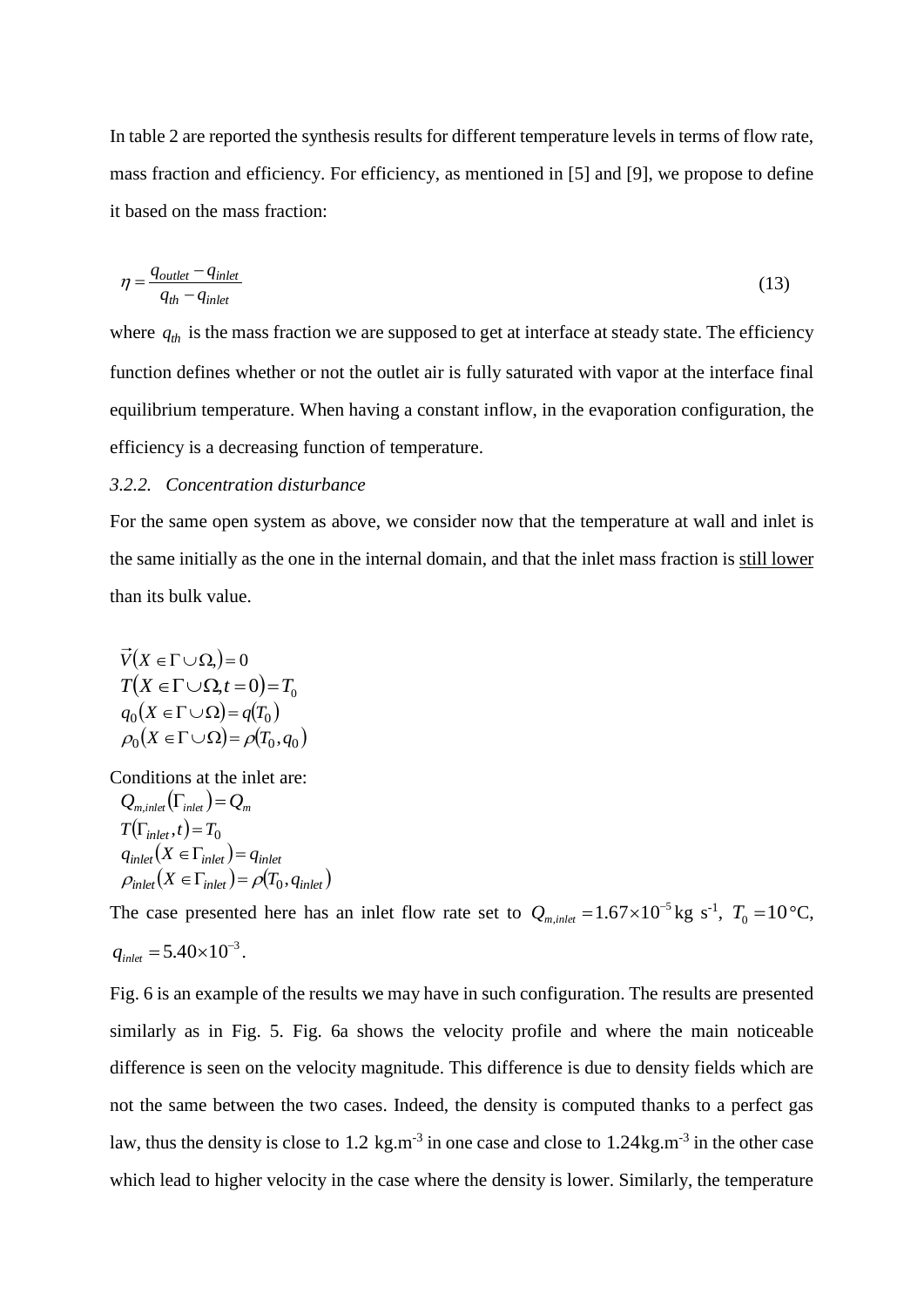profile reported in Fig. 6b reveals a slight decrease in temperature. Considering the global mass fraction repartition, it appears that the mass fraction is higher in the interface vicinity (Fig. 6c). It creates a concentration gradient which induces the evaporation and thus the latent heat exchange.

In table 3 is reported the results of some tests carried out. As in the previous case the efficiency is calculated and we notice that when imposing a constant inflow, in the evaporation configuration, this efficiency is a decreasing function of the temperature.

#### **4. Conclusion**

This work presented the modeling tool which is under development at LNE-CETIAT. The aim followed is to reinforce the understanding of the phenomena at stake in humid air generator. The model presented here is limited at the humid air part in 3D. The coupled conversation equations of momentum, mass, energy and specie are solved. Thermo physical properties varying with temperature are implemented as well as scalar quantity dedicated to humid air. An original treatment of the boundary conditions allowed us to account for the latent heat exchange and the evaporation process in the temperature range between 0°C and 100°C. The cases studied are divided in close and open systems. Thanks to the closed system the pure diffusion model has been established as well as specific humid air quantity. With the open systems the saturator efficiency may be computed and may give confidence in the design of humid air generator. Further this model will be developed in order to take into account the condensation phenomenon and to implement a more realistic geometry which fit more closely the real humid air generator.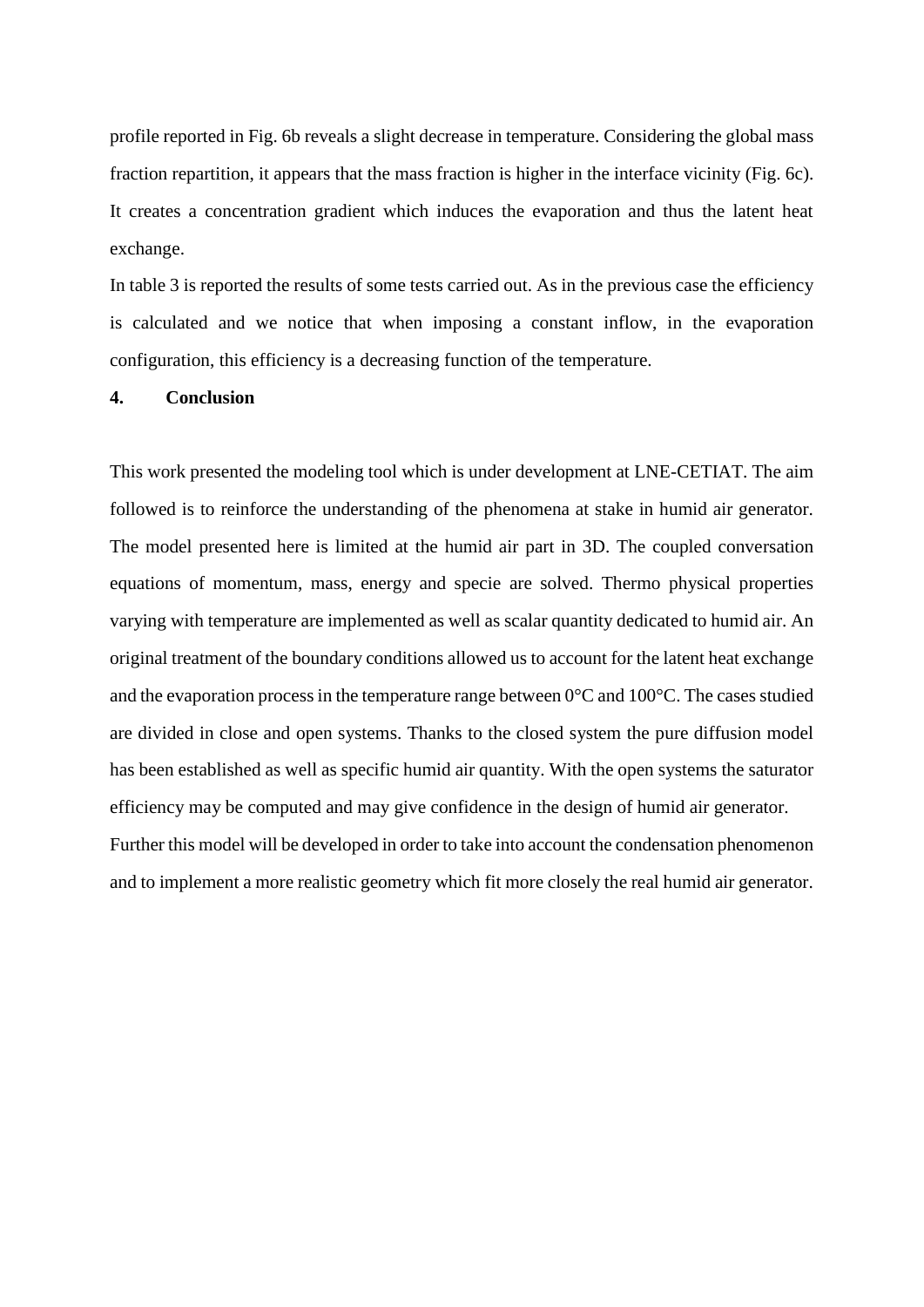# **References**

1. J.F. Sacadura, Initiation aux transferts thermiques, Tec & Doc, 1982

2. E.L. Cussler, Diffusion mass transfer in fluid systems third edition, Cambridge 2008

3. B. Cretinon, J. Merigoux, La mesure d'humidité dans les gaz, Monographie du Bureau National de Métrologie, 160 pages, 2000

4. CODATA recommended values of the fundamental physical constants: 2002 / P. J. Mohr and B. N. Taylor, Rev. Mod. Phys. 77, 1, 2005

5. B. Blanquart, Etude et realisation d'un nouveau generateur d'air humide – vers la definition d'une reference en temperature de rosee, These du Conservatoire National des Arts et Metiers, 170 pages, 2001

6. V. Carpentier, Etude pour le développement d'un générateur d'air humide, These de l'Université Blaise Pascal, 161 pages, 2005

7. W. Wagner, A. Kruse, Properties of water and steam, Springer, IAPWS, IF97

8. L'Air Liquide - Encyclopédie des Gaz - ELSEVIER – 1976

9. Gonin F., Blanquart B., Improvement of CETIAT humid air generator in low-range,  $5<sup>th</sup>$ international symposium on humidity and moisture – ISHM, 2006

10. Tables de référence : ATG - Société du Journal des Usines à Gaz - "Aide-mémoire de l'industrie du gaz" - 3ème édition – 1972

11. Clus O. *et al.*, Comparison of various radiation-cooled dew condensers using computational fluid dynamics, Desalination, 249, 707–712, 2009

12. Blanquart B and Cretinon B., Tables de l'air humide, CETIAT, 2005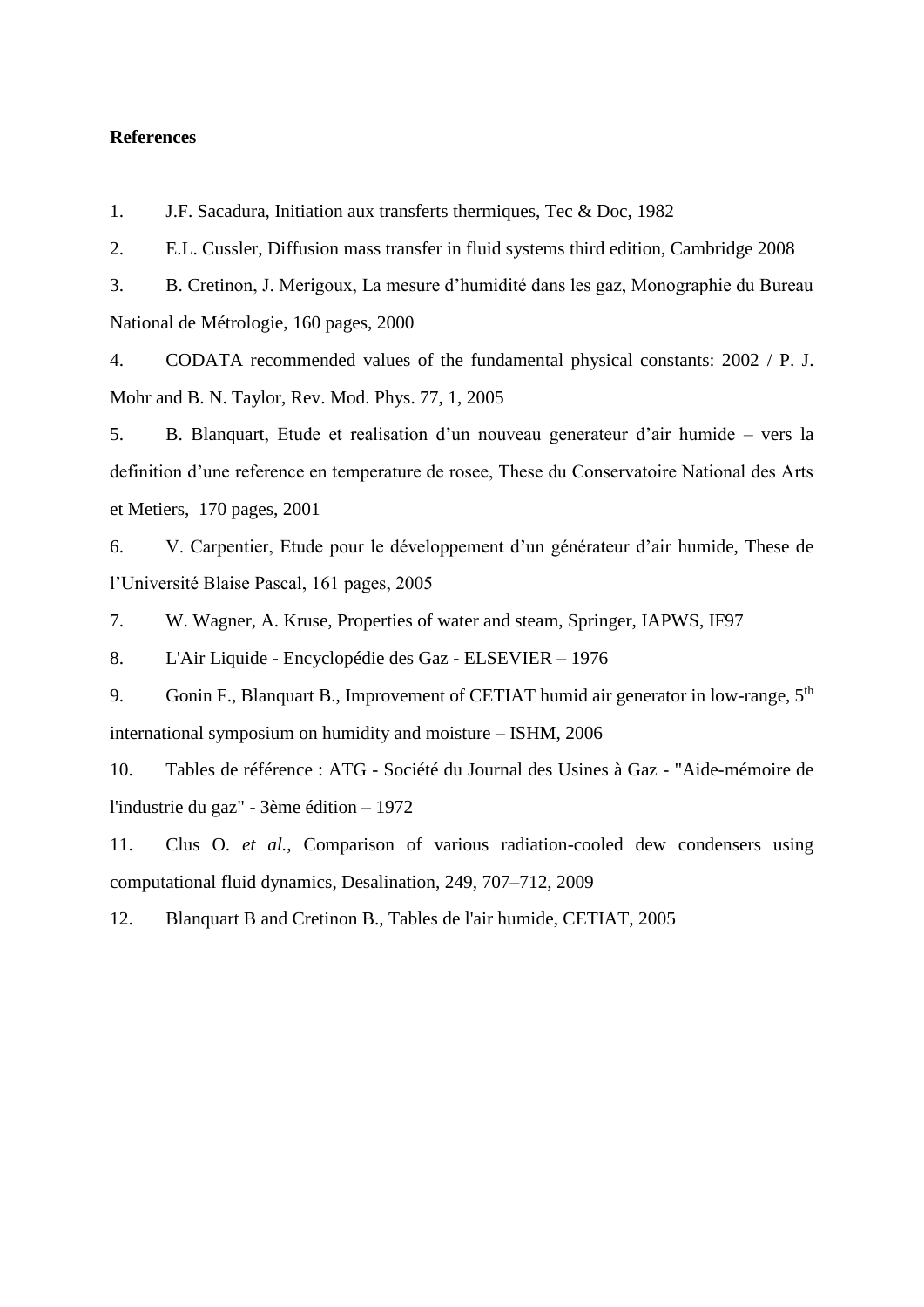| Case 1                                  | Case 2                                   |
|-----------------------------------------|------------------------------------------|
| $T(X,t=0)=10^{\circ}C$                  | $T(X,t=0) = 50^{\circ}C$                 |
| $p(X,t=0) = 101325$ Pa                  | $p(X,t=0) = 101325$ Pa                   |
| $\rho(X,t=0) = 1.241 \text{ kg m}^{-3}$ | $\rho(X,t=0) = 1.041$ kg m <sup>-3</sup> |
| $q(X,t=0) = 7.606 \times 10^{-3}$       | $q(X,t=0) = 7.995 \times 10^{-2}$        |

**Table 1** Initial conditions in the internal domain – closed system configuration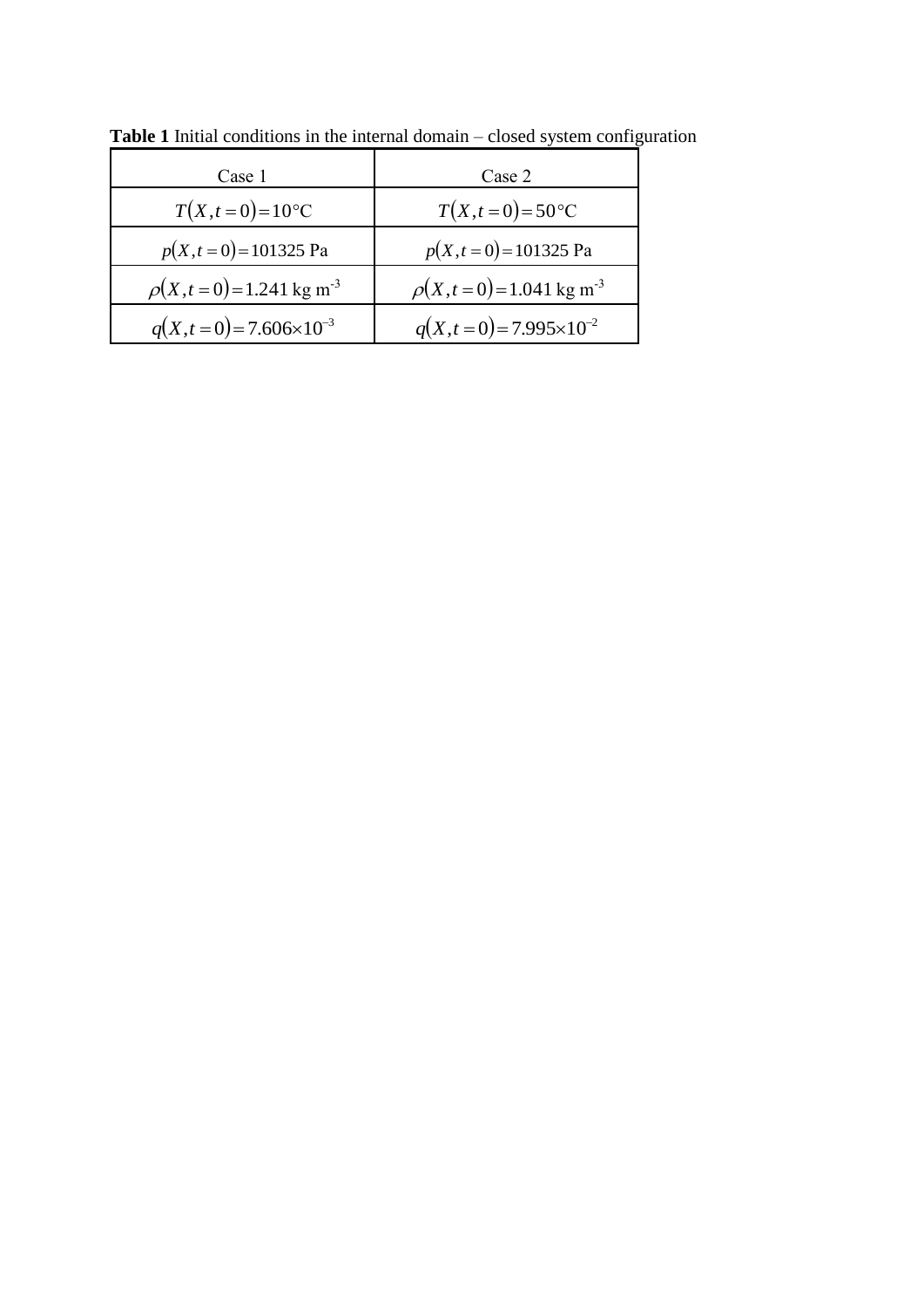|                                                                          | Case 1              | Case 2              | Case 3              | Case 4                | Case 5              |
|--------------------------------------------------------------------------|---------------------|---------------------|---------------------|-----------------------|---------------------|
|                                                                          | $T_0 = 20$ °C       | $T_{0}$ =30 °C      | $T_0$ =40 °C        | $T_0$ =50 °C          | $T_{0}$ =60 °C      |
| $Q_{m,inlet}(\Gamma_{inlet})$ (kg s <sup>-1</sup> )                      | $1.67\times10^{-5}$ | $1.67\times10^{-5}$ | $1.67\times10^{-5}$ | $1.67\times10^{-5}$   | $1.67\times10^{-5}$ |
| $q(X \in \Gamma_{\text{inlet}})$                                         | $7.61\times10^{-3}$ | $1.46\times10^{-2}$ | $2.66\times10^{-2}$ | $4.69\times10^{-2}$   | $8.00\times10^{-2}$ |
| $q(X \in \Gamma_{outlet})$                                               | $1.32\times10^{-2}$ | $2.42\times10^{-2}$ | $4.26\times10^{-2}$ | $7.26\times10^{-2}$   | $1.20\times10^{-1}$ |
| $\eta = \frac{q_{outlet} - q_{inlet}}{q_{outlet}}$<br>$q_{th}-q_{inlet}$ | $8.09\times10^{-1}$ | $8.01\times10^{-1}$ | $7.90\times10^{-1}$ | $7.76 \times 10^{-1}$ | $7.62\times10^{-1}$ |

**Table 2** Open system configuration – Thermal and Concentration disturbances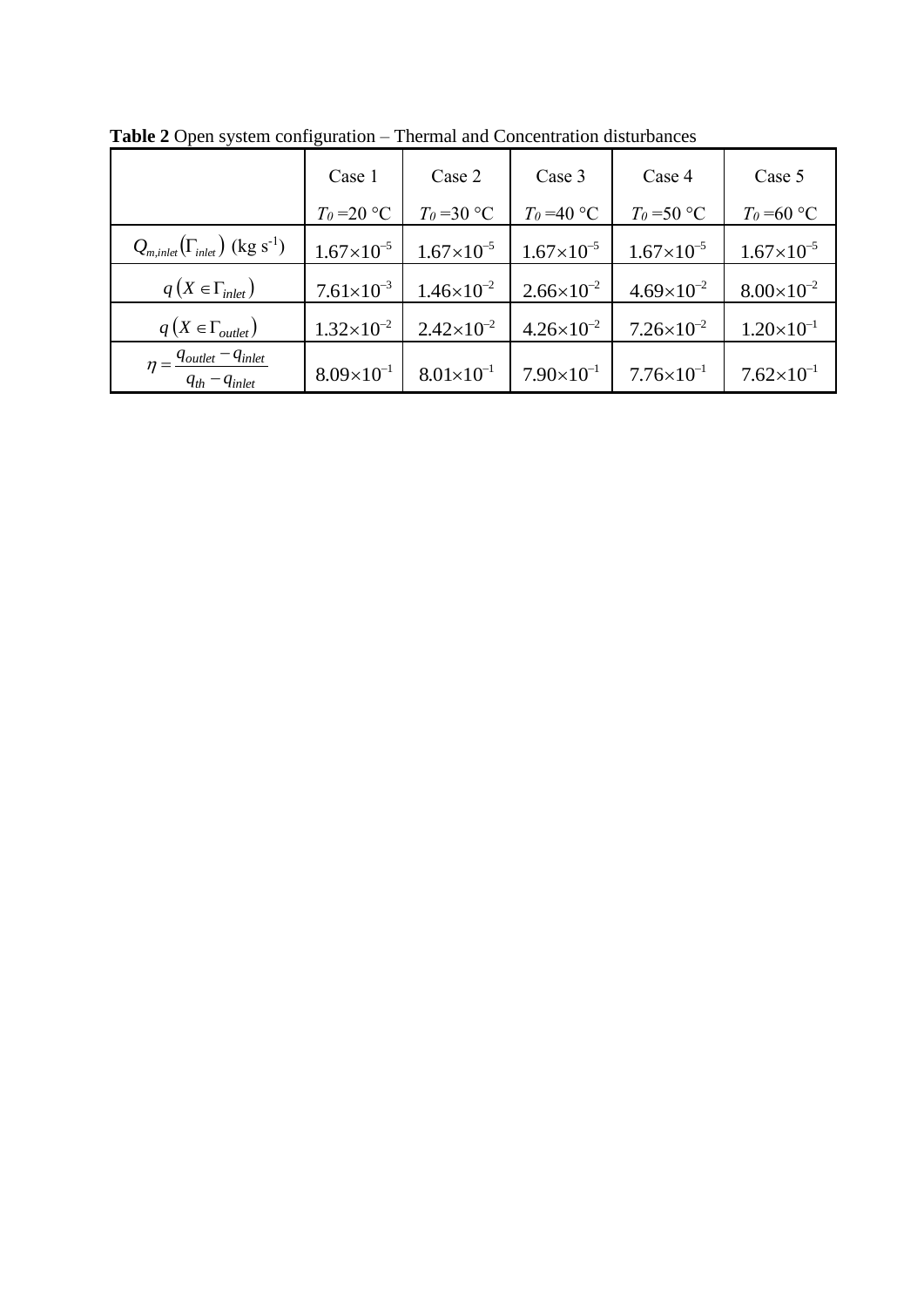|                                                            | Case 1              | Case 2              | Case 3              | Case 4              | Case 5              |
|------------------------------------------------------------|---------------------|---------------------|---------------------|---------------------|---------------------|
|                                                            | $T_{0}$ =20 °C      | $T_{0}$ =30 °C      | $T_0$ =40 °C        | $T_0$ =50 °C        | $T_{0}$ =60 °C      |
| $Q_{m,inlet}(\Gamma_{inlet})$ (kg s <sup>-1</sup> )        | $1.67\times10^{-5}$ | $1.67\times10^{-5}$ | $1.67\times10^{-5}$ | $1.67\times10^{-5}$ | $1.67\times10^{-5}$ |
| $q(X \in \Gamma_{inlet})$                                  | $5.40\times10^{-3}$ | $5.40\times10^{-3}$ | $5.40\times10^{-3}$ | $5.40\times10^{-3}$ | $5.40\times10^{-3}$ |
| $q(X \in \Gamma_{outlet})$                                 | $1.31\times10^{-2}$ | $2.30\times10^{-2}$ | $3.94\times10^{-2}$ | $6.52\times10^{-2}$ | $1.05\times10^{-1}$ |
| $\eta = \frac{q_{outlet} - q_{inlet}}{q_{th} - q_{inlet}}$ | $8.40\times10^{-1}$ | $8.31\times10^{-1}$ | $8.19\times10^{-1}$ | $8.03\times10^{-1}$ | $7.83\times10^{-1}$ |

**Table 3** Open system configuration – Concentration disturbance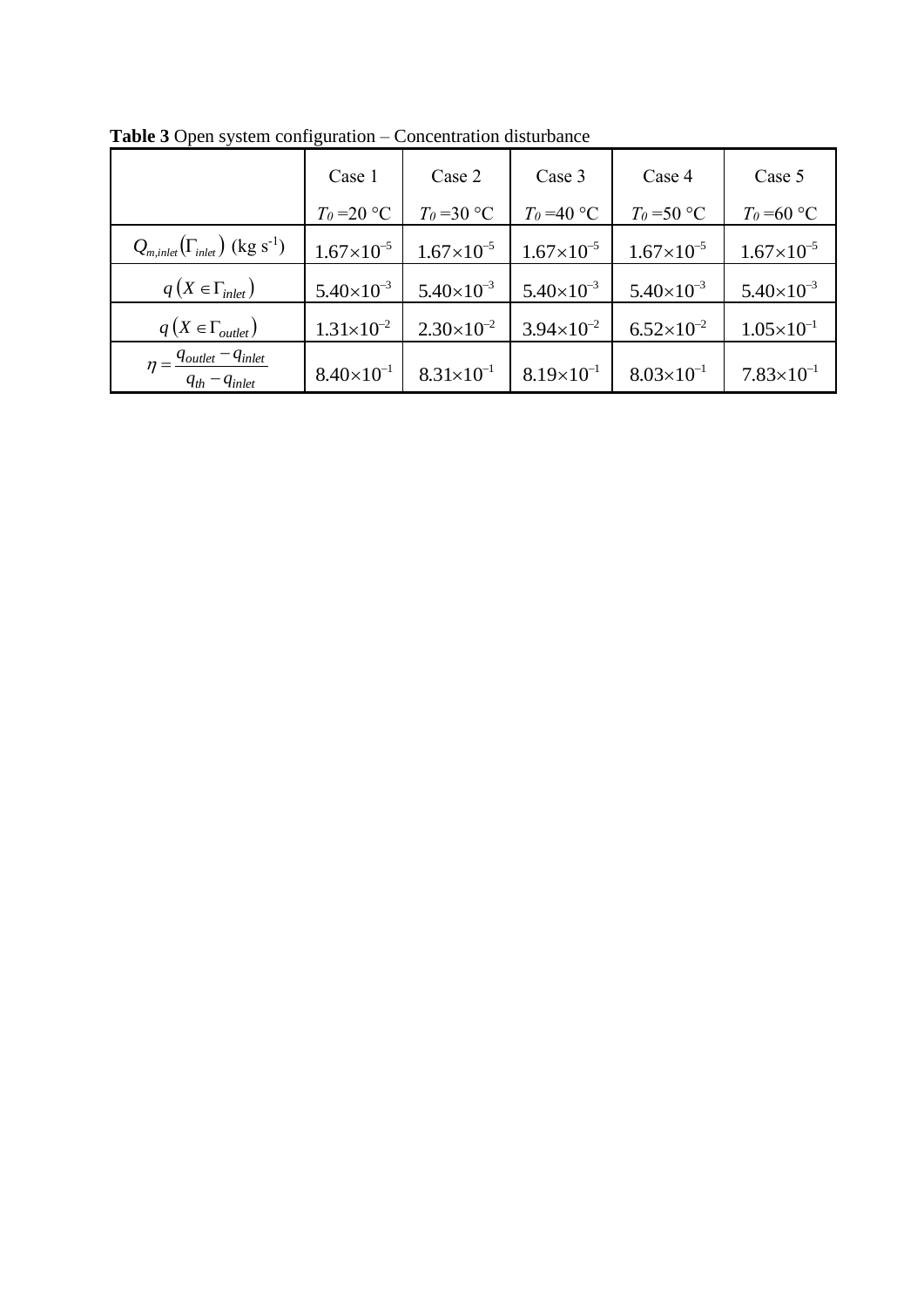# **Figure Captions**

<span id="page-14-0"></span>**Fig. 1** Schematic principle of the cylindrical vessel

<span id="page-14-1"></span>**Fig. 2** Effective geometry modeled

<span id="page-14-2"></span>**Fig. 3** Closed system (thermal disturbance), mass fraction profiles results for temperature step from 10 °C to 20 °C. Profiles are presented at different time steps

<span id="page-14-3"></span>**Fig. 4** Closed system (thermal disturbance), mass fraction profiles results for temperature step from 50 °C to 60 °C. Profiles are presented at different time steps

<span id="page-14-4"></span>Fig. 5 Open system (thermal and concentration disturbance), velocity, temperature and mass fraction contours for temperature step from 10 °C to 20 °C

<span id="page-14-5"></span>**Fig. 6** Open system (mass fraction disturbance), velocity, temperature and mass fraction contours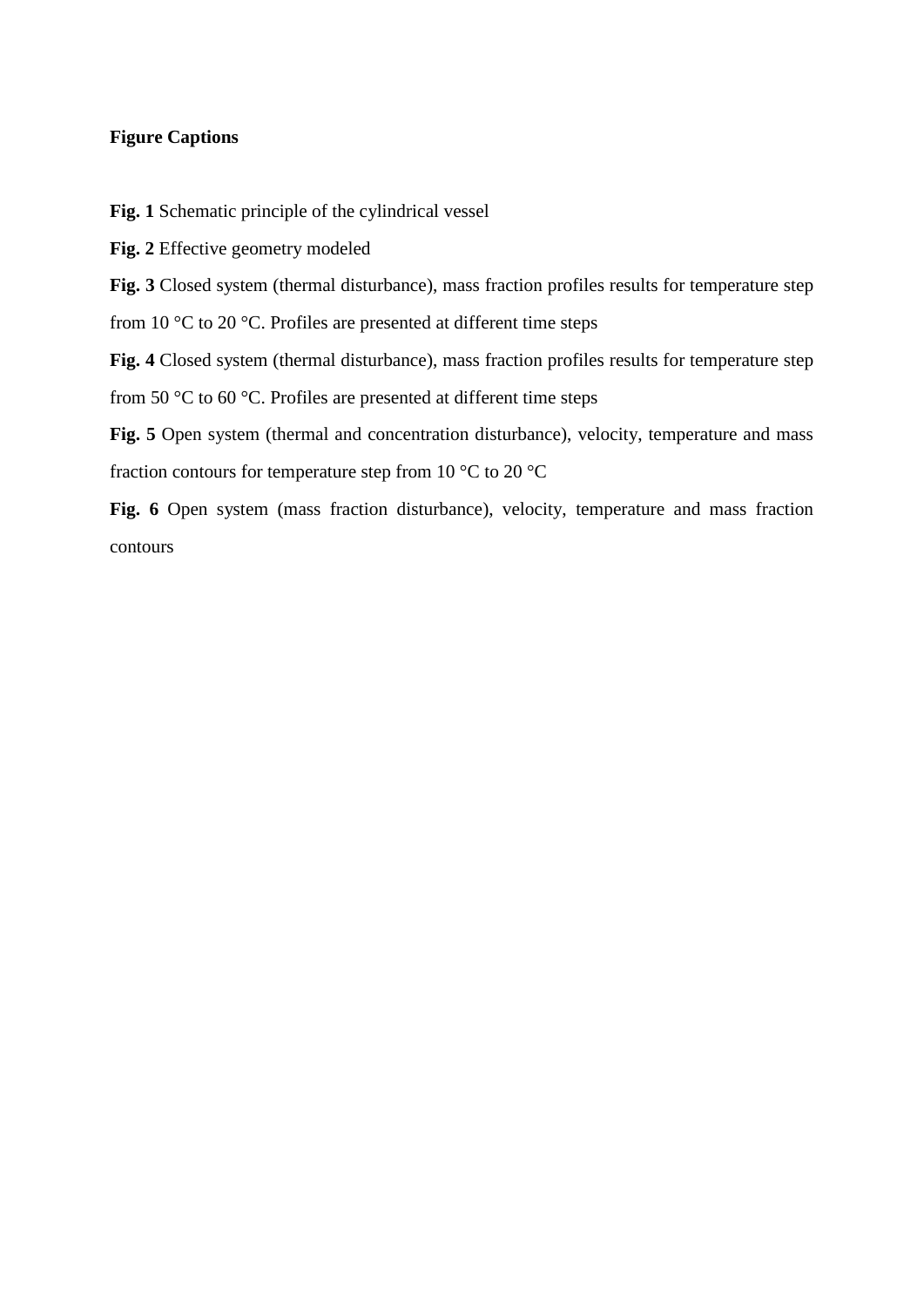

**[Fig. 1](#page-14-0).**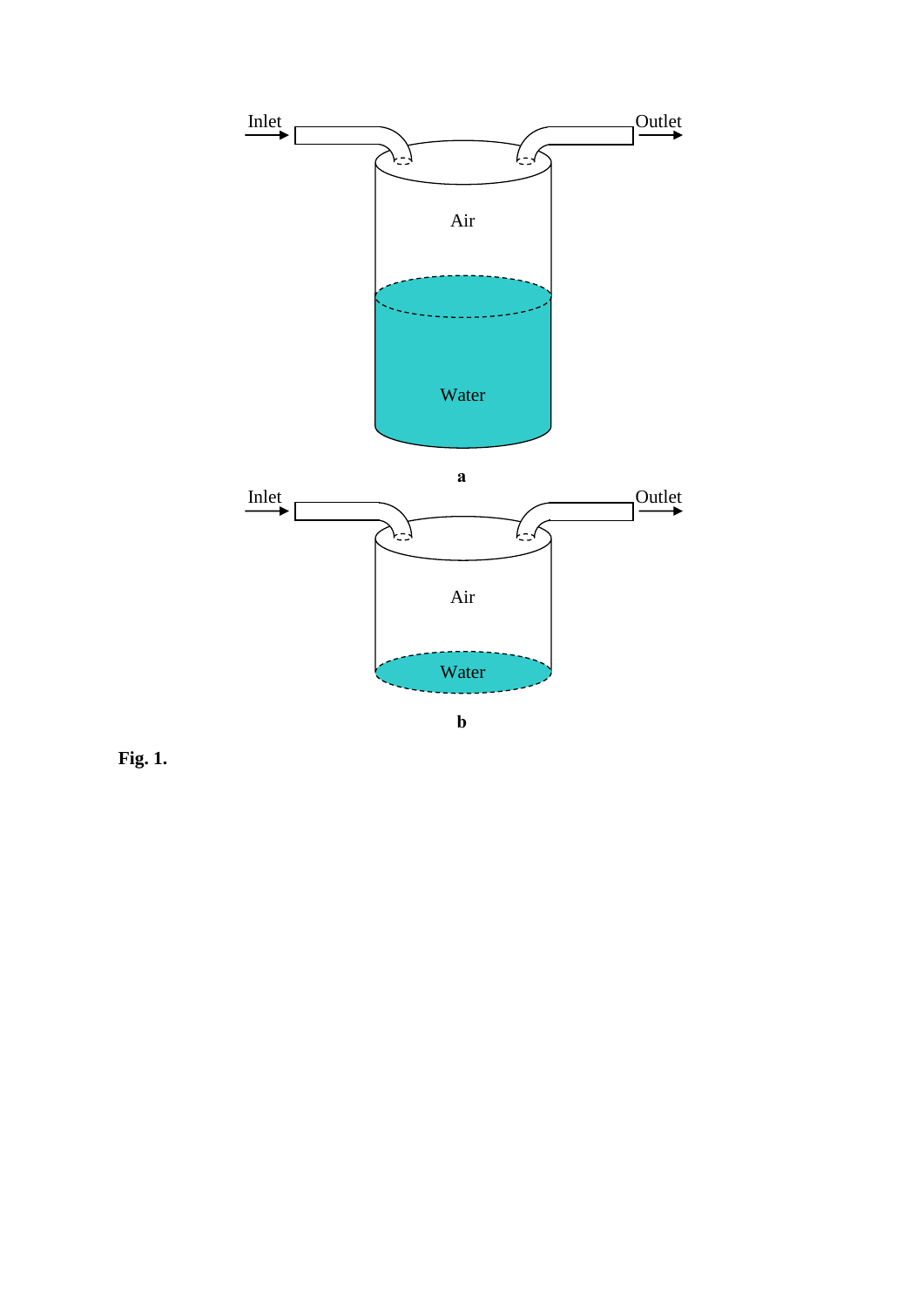

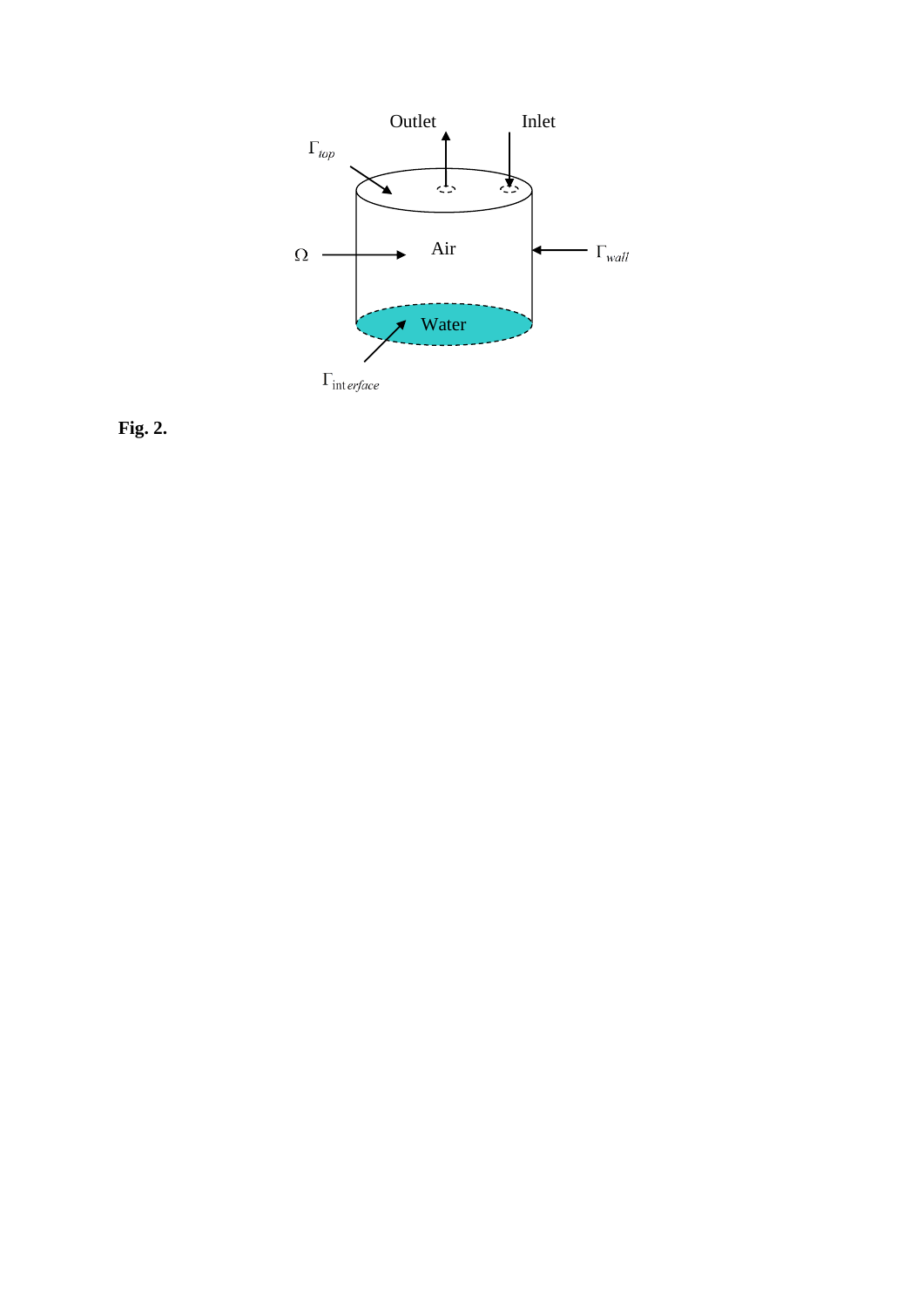

**[Fig. 3](#page-14-2)**

b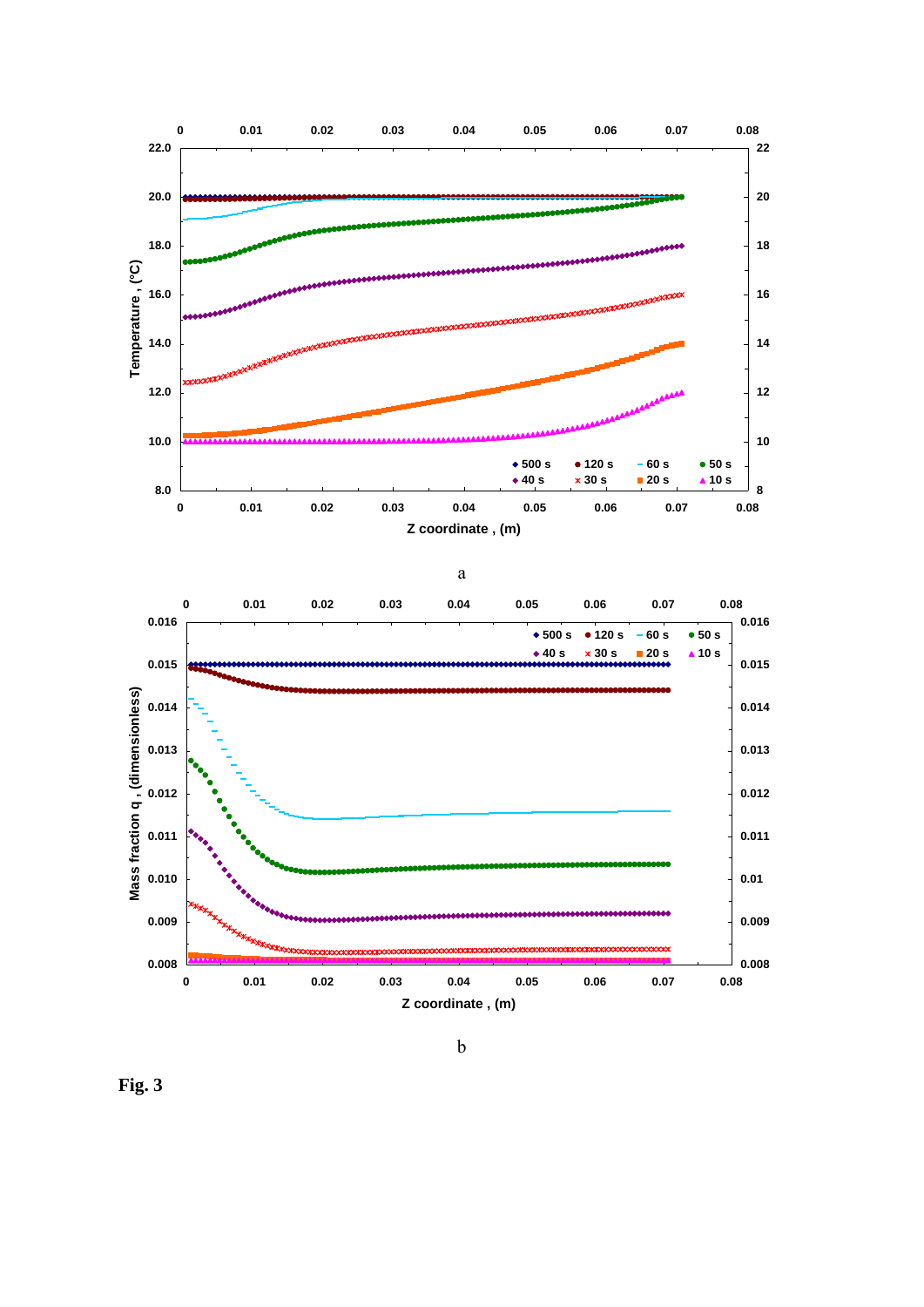

**[Fig. 4](#page-14-3)**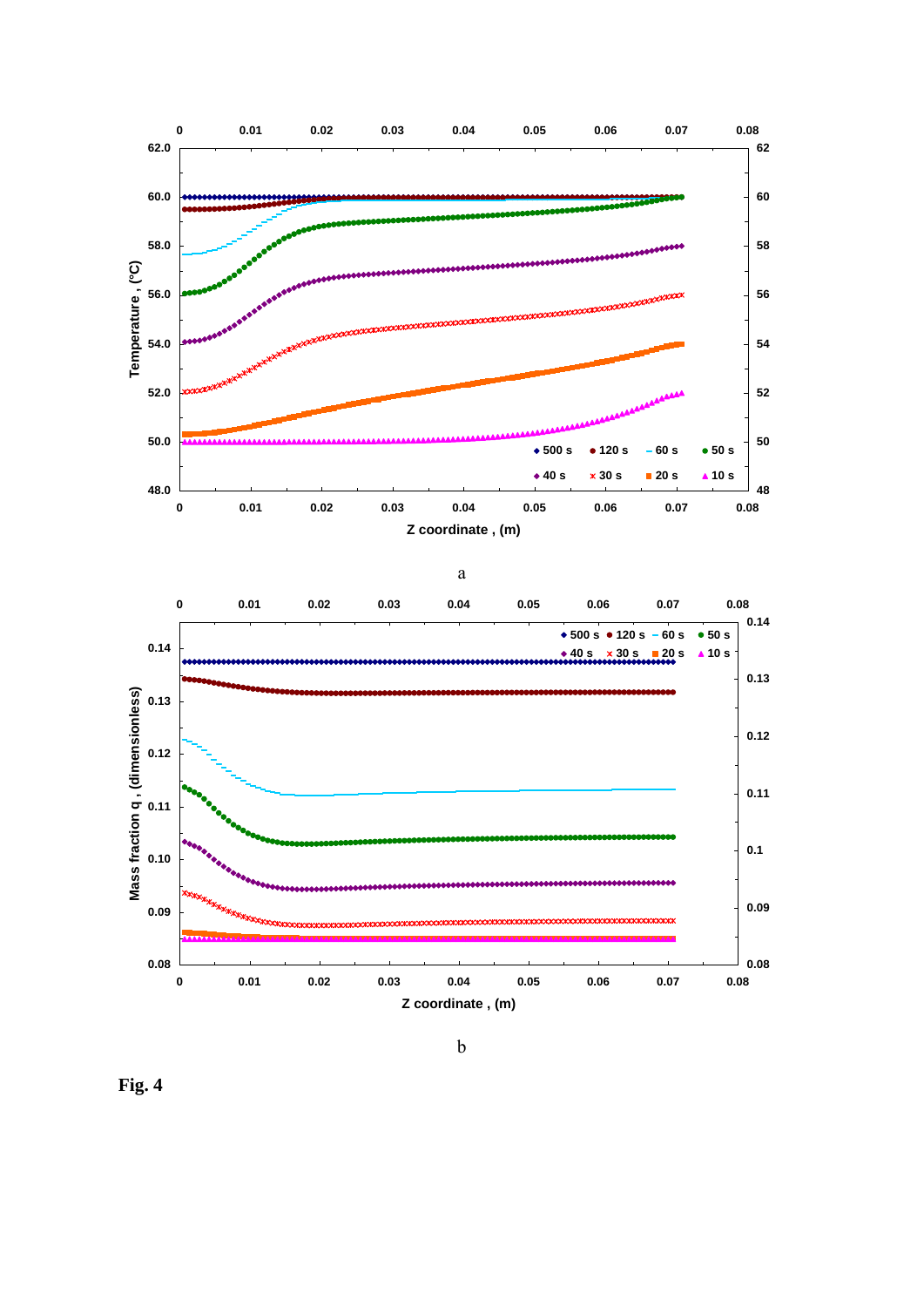

**[Fig. 5](#page-14-4).**

c